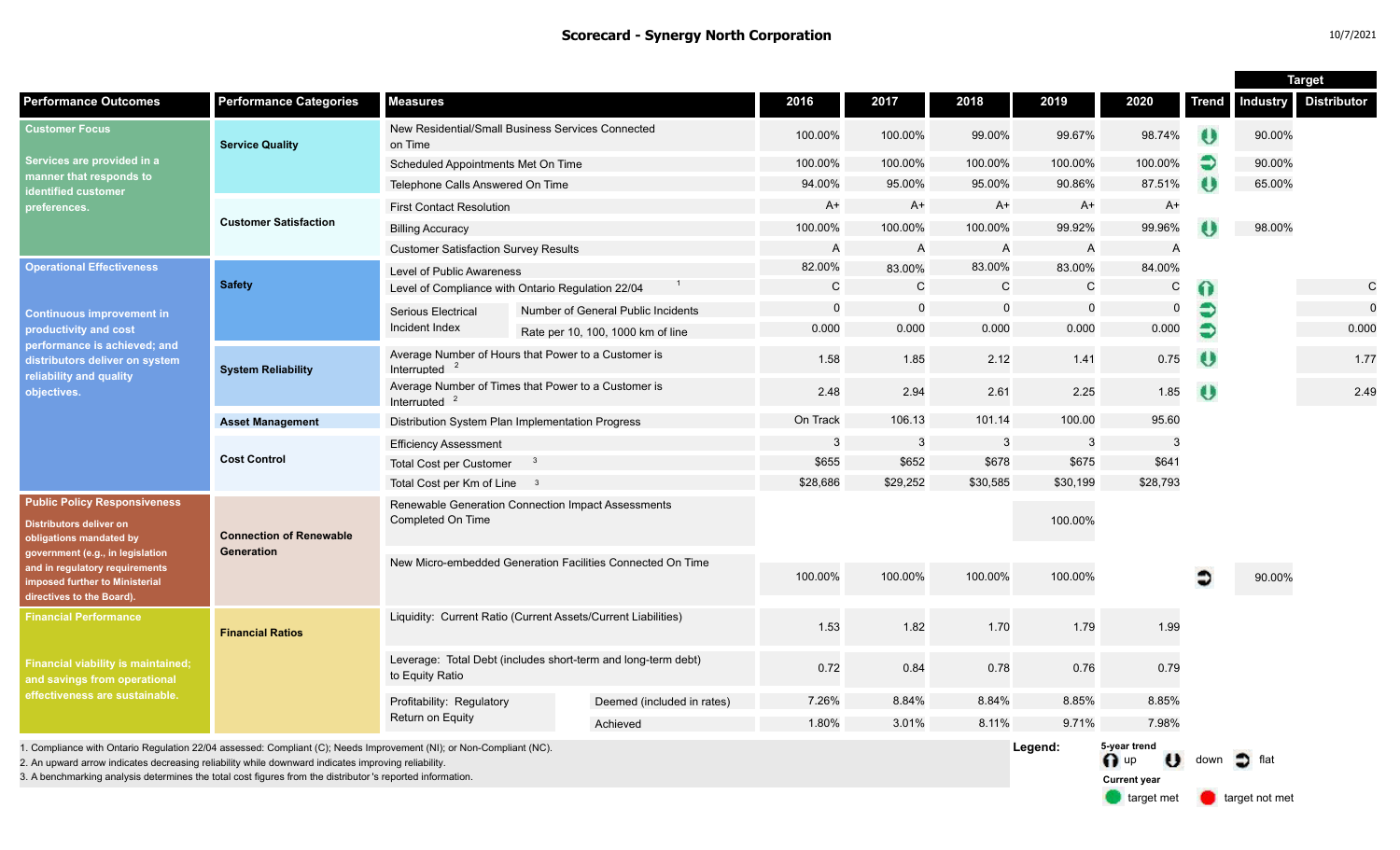# 2020 Scorecard Management Discussion and Analysis ("2020 Scorecard MD&A")

The link below provides a document titled "Scorecard - Performance Measure Descriptions" that has the technical definition, plain language description and how the measure may be compared for each of the Scorecard's measures in the 2020 Scorecard MD&A: http://www.ontarioenergyboard.ca/OEB/\_Documents/scorecard/Scorecard\_Performance\_Measure\_Descriptions.pdf

# Scorecard MD&A - General Overview

Synergy North Corporation ("SYNERGY NORTH") owns, operates and manages the assets associated with the distribution of electrical power to approximately 56,000 customers in Northwestern Ontario communities. On January 1, 2019, SYNERGY NORTH was incorporated through Ontario Energy Board approval in a merger, amalgamation, acquisition, and divestiture (MAAD) application (EB-2018-0124) seeking approval to merge the two distribution companies and operate under the new distribution license ED-2018-0233.

SYNERGY NORTH currently has two rate zones which are divided into:

- 1) Thunder Bay Rate Zone serving Thunder Bay and Fort William First Nations;
- 2) Kenora Rate Zone serving Keewatin and Kenora.

The scorecard results discussed herein relate to the merged 2020 results as well as merged historical results. SYNERGY NORTH monitors the scorecard measures on an ongoing basis and continuously seeks opportunities to improve its performance. The company is committed to meeting the needs of its customers both today and in the future and discovering synergies within its company. SYNERGY NORTH is confident that its focus on customer outcomes will allow the company to continue to meet or exceed performance targets. SYNERGY NORTH is committed to continuous year over year performance improvement for 2020 and into the future.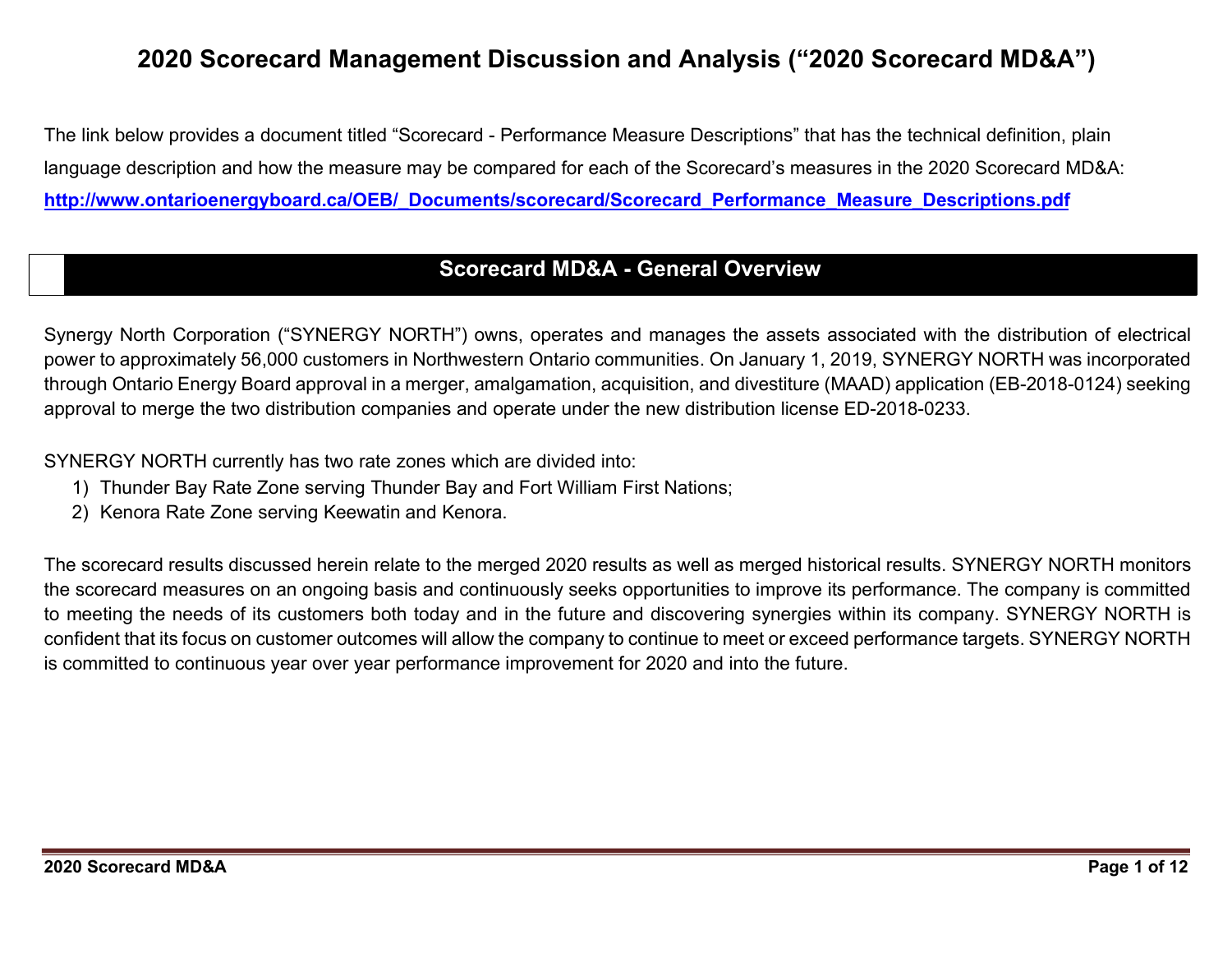## Service Quality

#### New Residential/Small Business Services Connected on Time - Industry Target Exceeded

The Ontario Energy Board's Distribution System Code (DSC 7.2) requires electricity distributors to connect and complete a new service request for low voltage (<750 volts) within five business days from the day on which all applicable service conditions are satisfied.

Over the 2016 to 2020 period, SYNERGY NORTH has achieved excellent results connecting our new residential, micro fit, and small business customers on time. This is consistently above the OEB's industry standard of 90% for all Distribution Companies in Ontario. In 2020 SYNERGY NORTH achieved a result of 98.74% of all its new residential/small business services connected within five business days in both of its rate districts.

#### Scheduled Appointments Met on Time - Industry Target Exceeded

The Ontario Energy Board's Distribution System Code (DSC 7.4) requires that for appointments during regular business hours, the electricity distributor must offer a window of time that is no longer than four hours. The distributor must then arrive for the appointment within the scheduled time frame 90% of the time on an annual basis.

SYNERGY NORTH exceeded the industry target and achieved a result of 100% in 2020. SYNERGY NORTH has consistently performed far better than the Ontario Energy Board industry quality standard of at least 90% of the time on an annual basis in both rate districts. SYNERGY NORTH has demonstrated strong performance throughout the years 2016 to 2020 achieving a service level of 100% appointments met on time. SYNERGY NORTH aims to continue meeting all new service connections and appointments 100% of the time across both rate districts in the future.

#### Telephone Calls Answered on Time - Industry Target Exceeded

The Ontario Energy Board's Distribution System Code (DSC 7.6) requires that customer calls must be answered within a 30 second window 65% of the time. This measure can be highly influenced by factors such as the amount of power outages in a year and front-line staffing levels, which can fluctuate greatly throughout the year. In 2020, as a response to the COVID-19 pandemic SYNERGY NORTH facilitated a safe work environment for its customers and staff by closing the customer service office to the public and implementing a phone system that optimized a safe work-from home environment. SYNERGY NORTH successfully maintained its high standard for telephone calls answered on time during this transition period and enabled our staff to have the tools necessary in their home offices to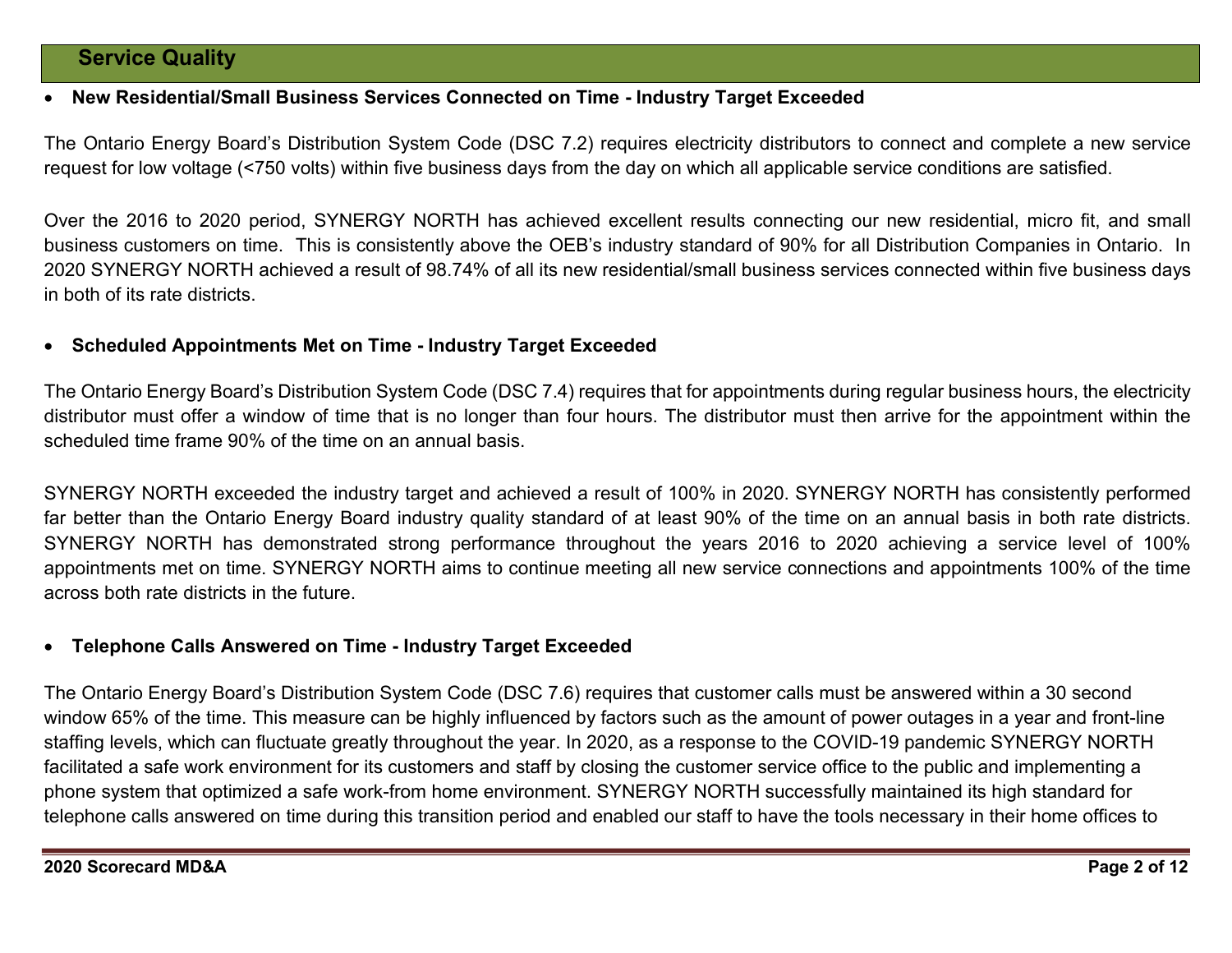SYNERGY NORTH has consistently performed better than the Ontario Energy Board quality standard of answering 65% of external calls that it receives within 30 seconds. For 2020, SYNERGY NORTH is pleased to report that it has achieved a rate of calls answered of 87.51% in fewer than 30 seconds, which is a decrease from 2019's performance measure of 90.86%. SYNERGY NORTH aims to maintain an internal key performance indicator above the OEB mandated rate ensuring that the company not only meets the mandated Board target of 65% but that it is exceeded every year by a wide margin.

# Customer Satisfaction

## First Contact Resolution - Industry Target Not Yet Established

First Contact Resolution is a measure of a distributor's effectiveness at satisfactorily addressing customers' complaints and inquiries. SYNERGY NORTH aims to minimize and address customer complaints as quickly as possible and at the first point of contact with an employee of the utility. In doing so, the organization tracks and monitors service inquiries.

When a customer from either rate district contacts SYNERGY NORTH, they expect to have their issue resolved within one call or interaction. SYNERGY NORTH recognizes this customer satisfaction measure, and closely monitors the incoming call types and escalations for each customer interaction. Using this knowledge SYNERGY NORTH is regularly performing internal training for customer service and front-line representatives, to be able to answer customer inquiries at the first point of contact. SYNERGY NORTH also finds it extremely effective to update front line staff of industry changes related to billing, industry news, conservation measures, or internal operations to quickly and efficiently respond at the first point of contact.

In 2020 SYNERGY NORTH has achieved a first contact resolution score of 99.93% inquiries resolved at first point of contact which equates to a high ranking of "A+" on SYNERGY NORTH's scorecard. This result is consistent between the years 2016 – 2020 and is the standard of customer service that Synergy North Corporation will aim to maintain on future score cards.

# Billing Accuracy – Industry Target Exceeded

The OEB prescribes a measurement of billing accuracy which must be used by all electricity distributors. The uniform measure for billing accuracy is defined and calculated as:

Percentage of bills inaccurately issued = (total number of bills issued for the year - number of **inaccurate** bills issued for the year) / the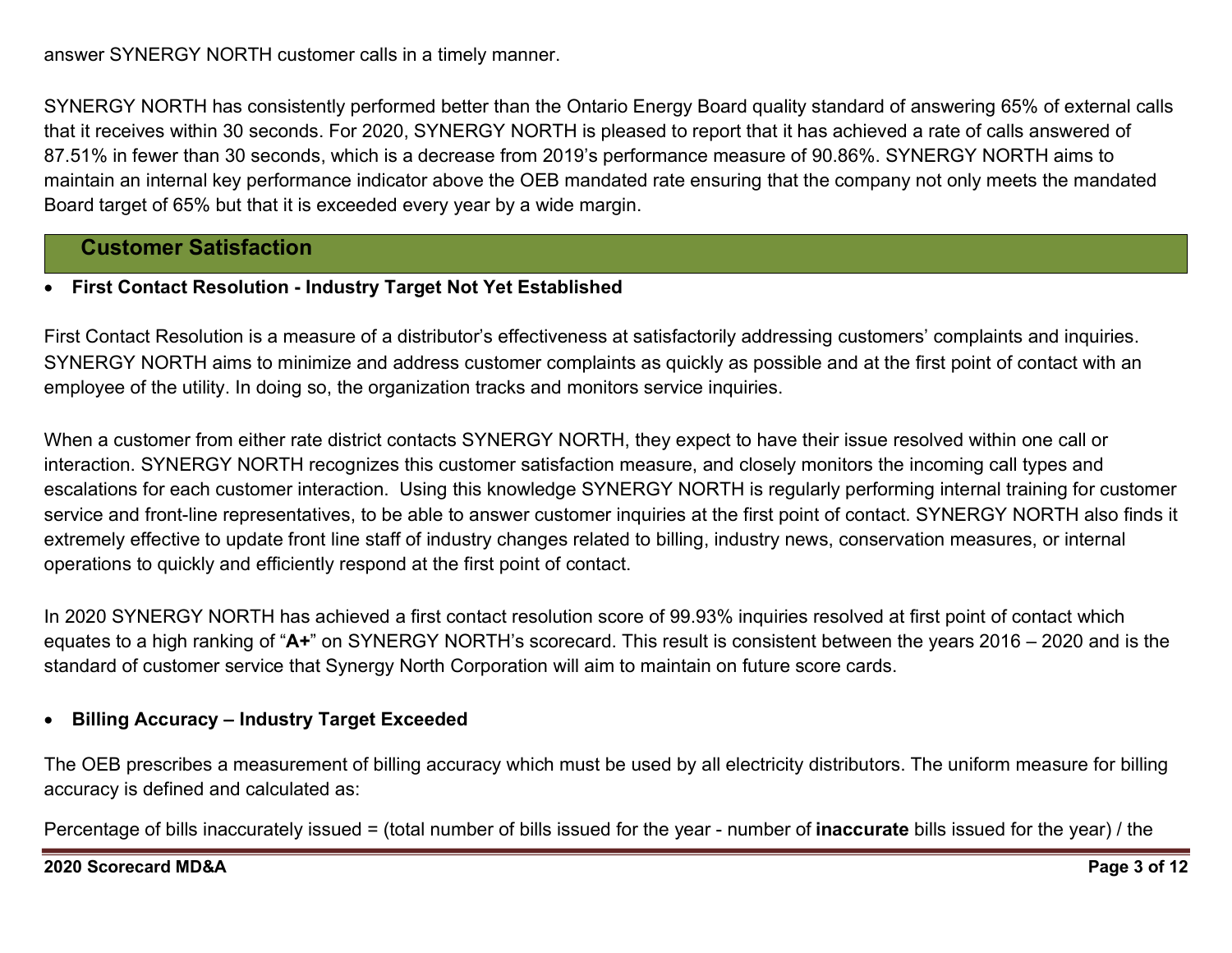total number of bills issued for the year.

In 2020 SYNERGY NORTH issued 685,979 measurable bills and achieved billing accuracy rate of 99.96%. SYNERGY NORTH over the last five years has continued to exceed the Ontario Energy Board prescribed benchmark target of 98%. SYNERGY NORTH will continue this trend and be committed to providing customers with accurate and timely bills and aims for this measure to achieve a rating of 100%.

## Customer Satisfaction Survey Results – Industry Target Not Yet Established

Ontario Energy Board introduced the 'Customer Satisfaction Survey Results' measure beginning in 2013. As a minimum, distributors are required to measure and report a customer satisfaction result every other year. At this time the OEB is allowing electricity distributors the discretion as to how they implement this measure.

SYNERGY NORTH's primary objective is to obtain valuable, unbiased, and statistically sound data that will support internal discussions for improving customer care at every level in the company. During 2019 SYNERGY NORTH participated in the 'Utility Pulse 21st Electric Utility Customer Satisfaction Survey', conducted by a 3rd party, 'Utility PULSE'. 'Utility PULSE' then conducted telephone interviews, surveying randomly sampled residential and small to medium sized business customers using a full customer listing supplied to them by SYNERGY NORTH for both rate districts. This report returned results to our utility late 2019 based on early 2019 performance. As the results are collected on a biennial basis the results from the 2019 Survey are reported on SYNERGY NORTHS's 2019 and 2020 Scorecard.

The survey findings covered multiple categories grouped into 6 sections: (1) Customer Satisfaction: Initial, (2) Customer Satisfaction: Post, (3) Overall Satisfaction, (4) Customer Experience Performance Rating: CEPr, (5) Customer Centric Engagement Index: CCEI, and (6) Credibility & Trust Index. For each of these six performance measures SYNERGY NORTH scored very highly, and successfully met the provincial average or better in customers' opinion.

The Utility 'PULSE' report card yielded an overall ranking of 'A' for SYNERGY NORTH in the 2019 study which is consistent with the ranking of 'A' achieved in the 2017 survey results. This is an exceptionally satisfying result for SYNERGY NORTH as the provincial average of other distributors surveyed by 'Utility Pulse' yields a 'B' ranking which is a decrease from its 2017 survey results of 'B+'.

SYNERGY NORTH has maintained a very high level of performance with respect to service quality and customer satisfaction results and is consistently seeking improvements and efficiencies. This customer survey and other customer engagement practices will continue in the future for both of SYNERGY NORTH rate districts.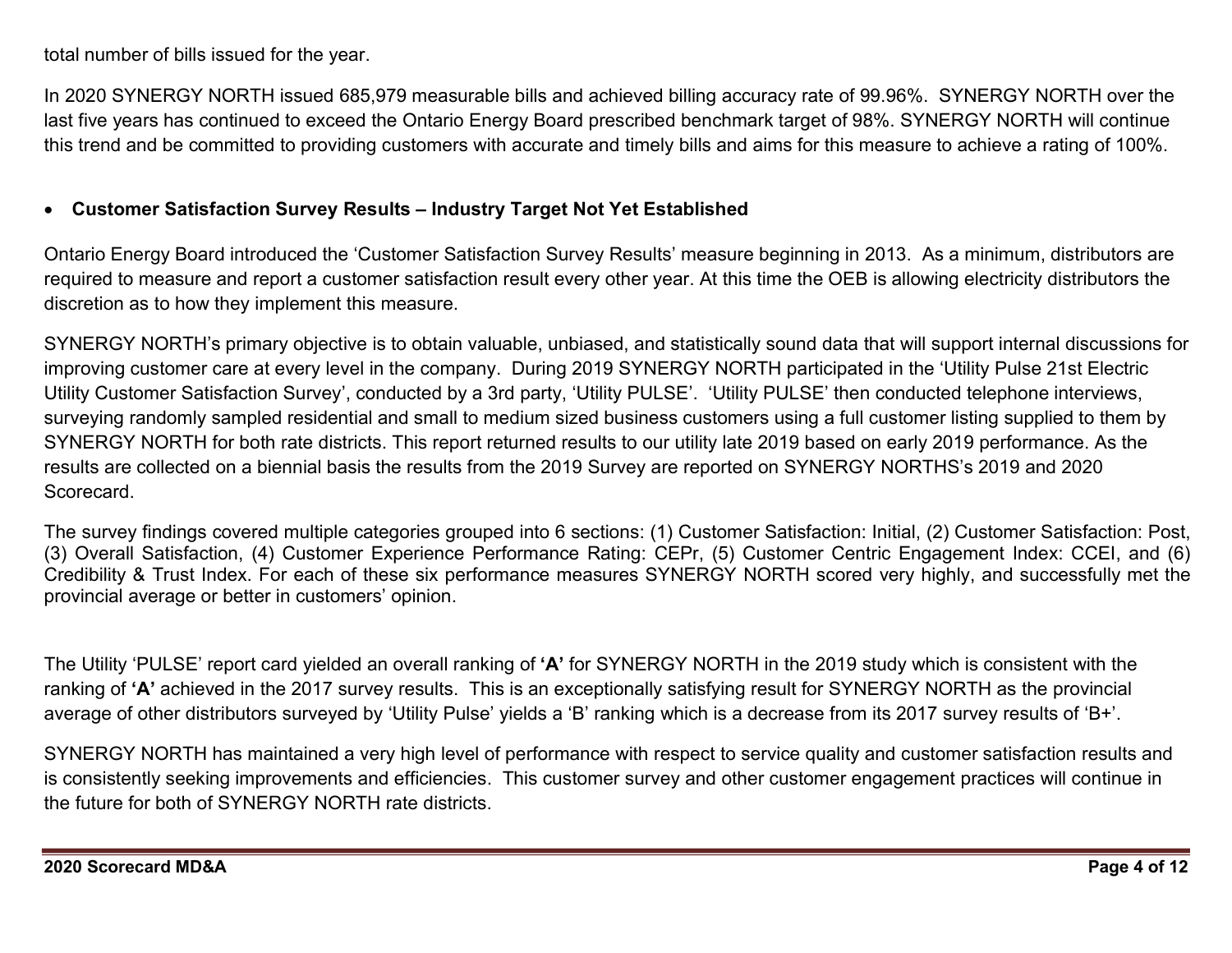# **Safety**

## Public Safety

In 2015, the OEB introduced measures in the Safety performance category for reporting. The Public Safety measure is generated by the Electrical Safety Authority and is comprised of three components: (A) Public Awareness of Electrical Safety, (B) Compliance with Ontario Regulation 22/04, and (C) Serious Electrical Incident Index. A breakdown of the three components is as follows:

# $\circ$  Component A – Public Awareness of Electrical Safety – Industry Target Not Yet Established

The Public Electrical Safety Awareness survey measures the level of awareness of key electrical safety precautions among the public within the electricity distributor's service territory. The Ontario Energy Board has indicated that the performance target for public awareness of electrical safety will be established once three years of data is gathered.

To produce a statistically sound survey SYNERGY NORTH as its predecessor companies separately engaged a third-party service 'Utility PULSE' to perform the Public Awareness of Electrical Safety Report in March of 2020. The results for the Public Awareness of Electrical Safety Survey are to be used on a bi-annual basis and Utility PULSE results are based on a telephone survey (Random Digit Dialing) among 400 members of the general public, 18 years of age or older, within the distributors geographic service territory. The data has been statistically weighted according to 2016 Canadian census figures for age, gender and region.

As a result of the performed survey, SYNERGY NORTH achieved a Public Safety Awareness Index Score of 84%. The awarded averages were determined using an index score calculation from six core measurement questions. Below are the questions asked to Thunder Bay and Kenora regional consumers and non-consumers, as well as the corresponding knowledge scores;

## Six Core Safety Question Customer Response

- 
- 
- 
- 
- 
- 

1) Impact of Touching a Power Line. 97.2% Correct Response, and 2.8% Incorrect Response 2) Likelihood to 'Call before you dig'. 86.7% Correct Response, and 13.3 % Incorrect Response 3) Proximity to overhead power line 75.9% Correct Response, and 24.1% Incorrect Response 4) Danger of tampering with electrical equipment. 98.7% Correct Response, and 1.3% Incorrect Response<br>5) Proximity to downed power line. 84.8% Correct Response, and 15.2% Incorrect Respons 5) Proximity to downed power line.<br>
6) Action taken in vehicle contact with wires. 
92.3% Correct Response, and 7.7% Incorrect Response 92.3% Correct Response, and 7.7% Incorrect Response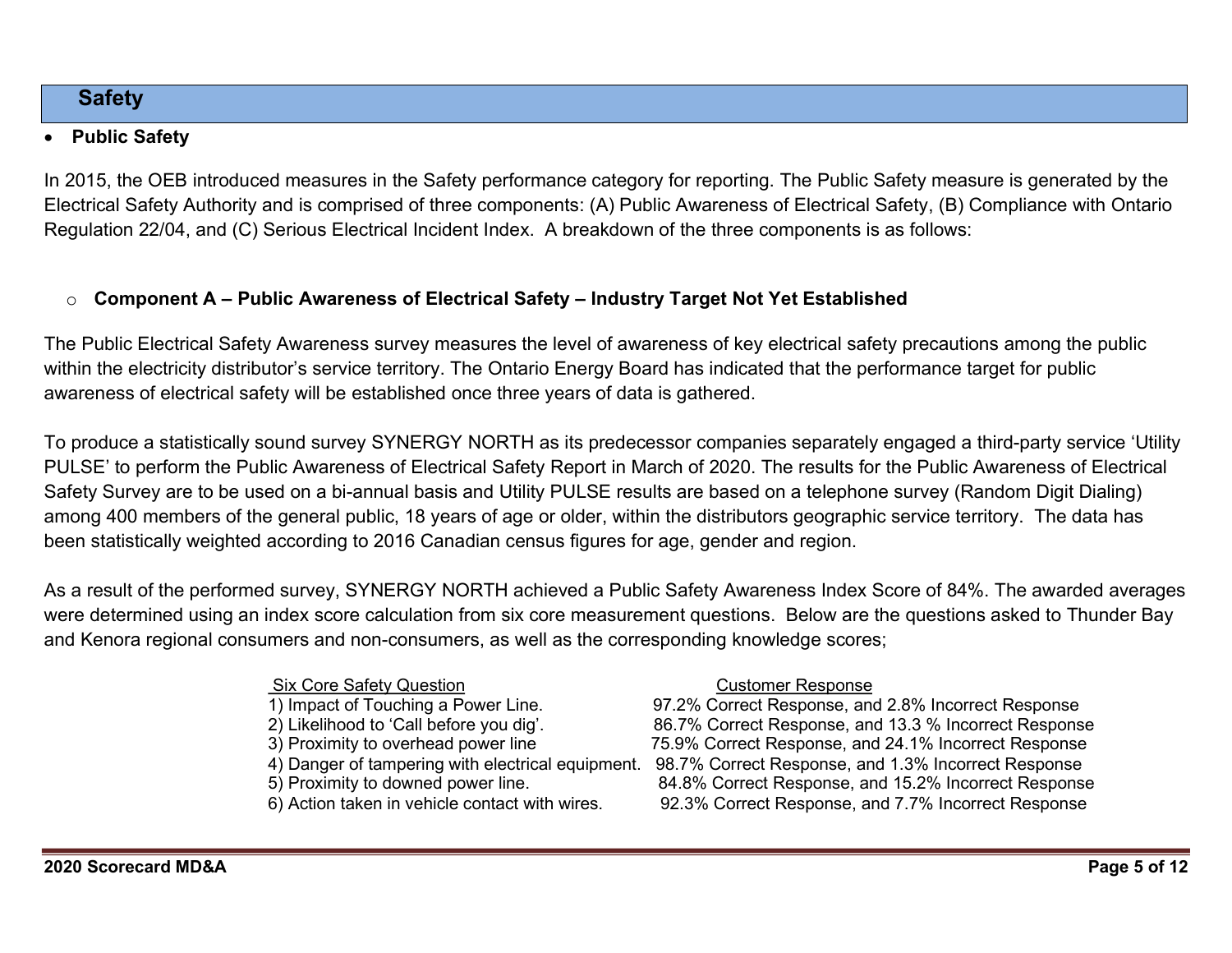SYNERGY NORTH understands the importance and value of public awareness regarding electrical safety and is committed to actively educating customers and employees of the dangers, and repercussions. SYNERGY NORTH believes in the foundation of early education regarding electrical safety and has engaged local schools in discussions related to electrical safety through the 'Hi-Line Hazard Electrical Safety & Awareness Program' which involves contests, and classroom visits. Other safety programs include Community Electrical Safety Awards, 'Call before you Dig' Campaign, awareness truck decals, Power Line Safety Week (May 14 - 20), 'Why I am committed to Safety' employee video in addition to other collaborative safety video projects, Home Electrical Safety Campaign and safety presentations to community groups.

SYNERGY NORTH recognizes the potential for improvement and aims to increase the public awareness of electrical safety well into the 90<sup>th</sup> percentile to maintain our reputation as an industry leader in safety.

# $\circ$  Component B – Compliance with Ontario Regulation 22/04 - Distributor Average Target Met

The Ontario Energy Board requires all distributors to be in compliance with Ontario Regulation 22/04, which outlines electrical safety requirements for the design, construction, and maintenance of electrical distribution systems.

Section 13 of Ontario Regulation 22/04 mandates that all distributors engage an auditor on an annual basis to review the distributor's compliance with sections 4, 5, 6, 7 and 8 of the above regulation and provide a report of the findings. Audit, Declaration of Compliance, Due Diligence Inspections, Public Safety Concerns and Compliance Investigations make up a level of compliance with Ontario Reg 22/04 component of the score card. Each section is evaluated, and the auditor provides findings in terms of compliant (C), non-compliance (NC), needs improvement (NI) and not applicable (NA).

SYNERGY NORTH has fully met the performance target level of compliance with Ontario Regulation 22/04 attaining a complete 'C'. SYNERGY NORTH continues to strive to maintain full compliancy with the Ontario Regulation 22/04.This is consistent over the 2016 to 2020 reporting period as issued on the scorecard by the Electrical Safety Authority.

SYNERGY NORTH is committed to creating and maintaining a corporate culture where health and safety is the company's top priority. SYNERGY NORTH has continued to enhance communication with employees, providing additional opportunities for staff to participate on committees and revamping communication tools. SYNERGY NORTH has re-branded its internal safety program 'My Safety Matters' comprising ten guiding principles which emphasize the importance of safety at work and home. As a merged company SYNERGY NORTH has continued this program under the new company name for both rate districts.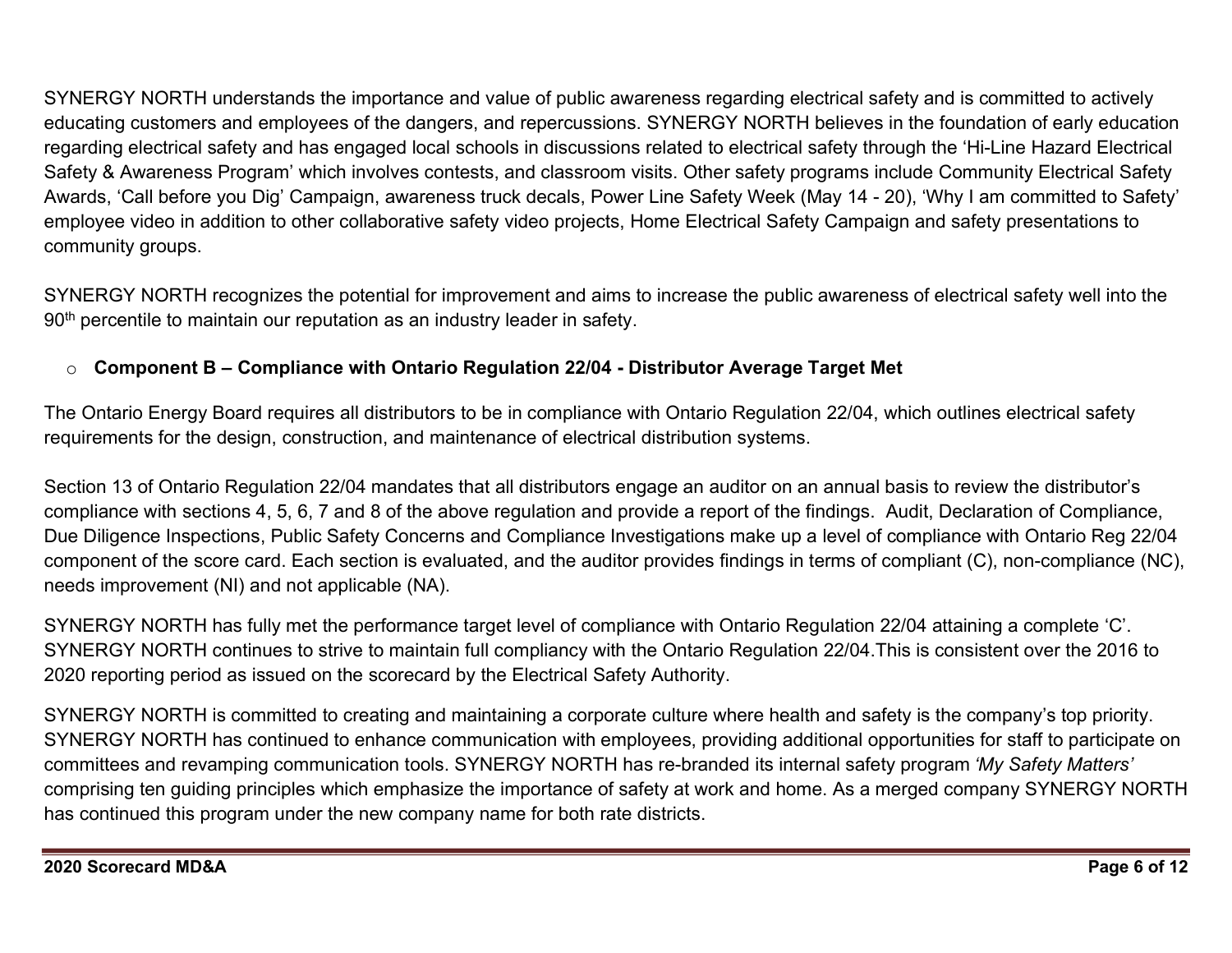SYNERGY NORTH's employees overwhelmingly acknowledge that safety is the company's number one priority.

## $\circ$  Component C – Serious Electrical Incident Index – Distributor Average Target Met

The Serious Electrical Incident Index component of the public safety measure is intended to address the consequential impact of improving public electrical safety on the distribution networks over time. It measures the number and rate of serious electrical incidents occurring on a distributor's assets and is normalized per 10, 100 or 1,000 km of line. Both the number of general public incidents and the rate per km of line are shown on the scorecard.

For the 2020 reporting period (January 1, 2019, to December 31, 2019) there were "0" incidents in SYNERGY NORTH's Thunder Bay and Kenora service territories. SYNERGY NORTH is found to be compliant with the Section 12 of Ontario Regulation 22/04 with regards to the incidents reviewed.

SYNERGY NORTH treats all safety incidents seriously, and safety is SYNERGY NORTH's top priority for both employees and the public. The company regularly promotes powerline safety through social media, its website, on-bill messaging, and community engagement. SYNERGY NORTH will continue to promote its programs "High Line Hazard" and "Call before you Dig" to ensure awareness and promoting knowledge of safety compliance.

Serious Electrical Incident Index on the 2020 scorecard is shown maintaining "0.0" incidents reported from 2016 - 2020. Historical data related to this measure has been tracked by SYNERGY NORTH and the Electrical Safety Authority.

# System Reliability

## Average Number of Hours that Power to a Customer is Interrupted – Distributor Target Met

For this measure, the OEB establishes baseline targets based on the average of the distributor's performance for the period 2015 – 2019. SYNERGY NORTH has achieved improved SAIDI metrics below the distributor target; 2020's result of 0.75 is below the target of 1.77. This result is better that 2019's achieved value of 1.41 and this improvement can be attributed to SYNERGY NORTH experiencing an absence of adverse weather events in both of its rate districts during 2020. SYNERGY NORTH continues to view reliability of electricity service as a high priority. SYNERGY NORTH will continue to make progress on its reliability to serve its customers.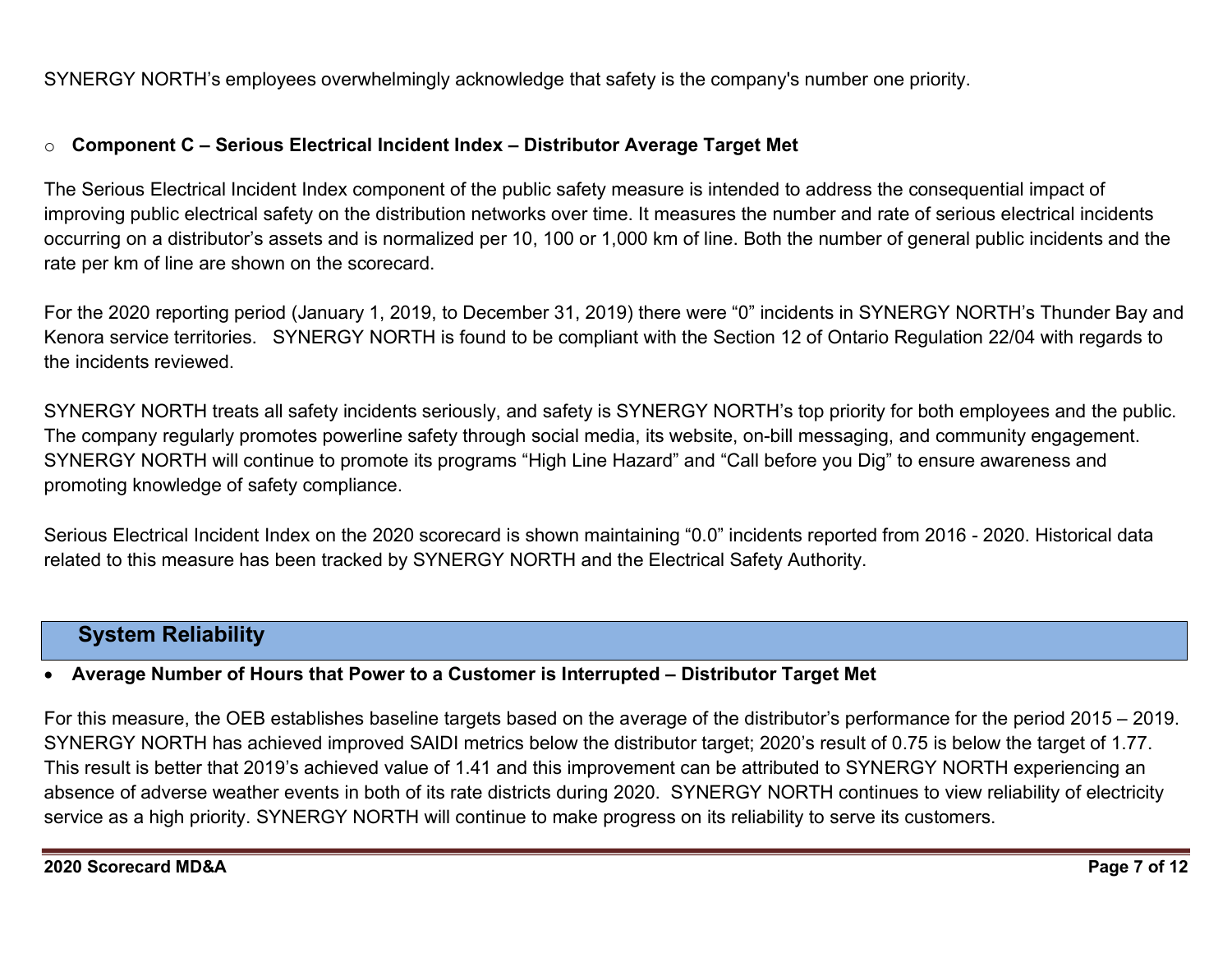# Average Number of Times that Power to a Customer is Interrupted - Distributor Target Met

For this measure, the OEB establishes baseline targets calculated as the average of the distributor's performance for the period 2014 – 2019. SYNERGY NORTH has achieved improved SAIFI metrics below the distributor target; 2020's result of 1.85 is below the target of 2.49. This result is better than 2019's value of 2.25 and these improvements can be attributed to SYNERGY NORTH experiencing absence of adverse weather events in both of its rate districts during 2020. SYNERGY NORTH continues to view reliability of electricity service as a high priority. SYNERGY NORTH will continue to make progress on its reliability to serve its customers.

# Asset Management

## Distribution System Plan Implementation Progress - Industry Target Not Yet Established

The Distribution System Plan ("DSP") outlines forecasted capital expenditures over a five-year period required to maintain and expand SYNERGY NORTH's electricity system to service current and future customers.

The OEB requires that all Distribution System Plans optimize investments and reflect regional and smart grid considerations; services present and future customers; places a greater focus on delivering value for money; aligns the interests of the distributor with those of customers; and supports the achievement of public policy objectives.

SYNERGY NORTH's DSP for its Thunder Bay district was completed in 2016 and approved by the Ontario Energy Board during its 2017 Cost of Service Application (EB-2016-0105) and as a result the approved 2017 total capital budget was \$ 11.526 million.

Previously, SYNERGY NORTH's DSP for Thunder Bay district had reported the DSP metric based on a project planning as it continued to plan and develop the DSP for the OEB approval. In 2017, this was transitioned to reporting the DSP based on actual life to date capital expenditures divided by the total budgeted expenditure. Moving forward this will be reported as a cumulative total. For 2020, which is year four of the Distribution System Plan the accumulative actual capital expenditures exclusive of System Access equates to the reported DSP implementation progress figure of 95.60% total progress of four years (2017-2020) planned spending being achieved.

Although a formal SYNERGY NORTH's DSP for Kenora district has not yet been submitted, SYNERGY NORTH uses consistent methodology and asset management practices to select, approve and perform capital work within the Kenora district. As a formal document has not been submitted, there is no comparator against forecasted expenditures, thus this is considered a Work in Progress for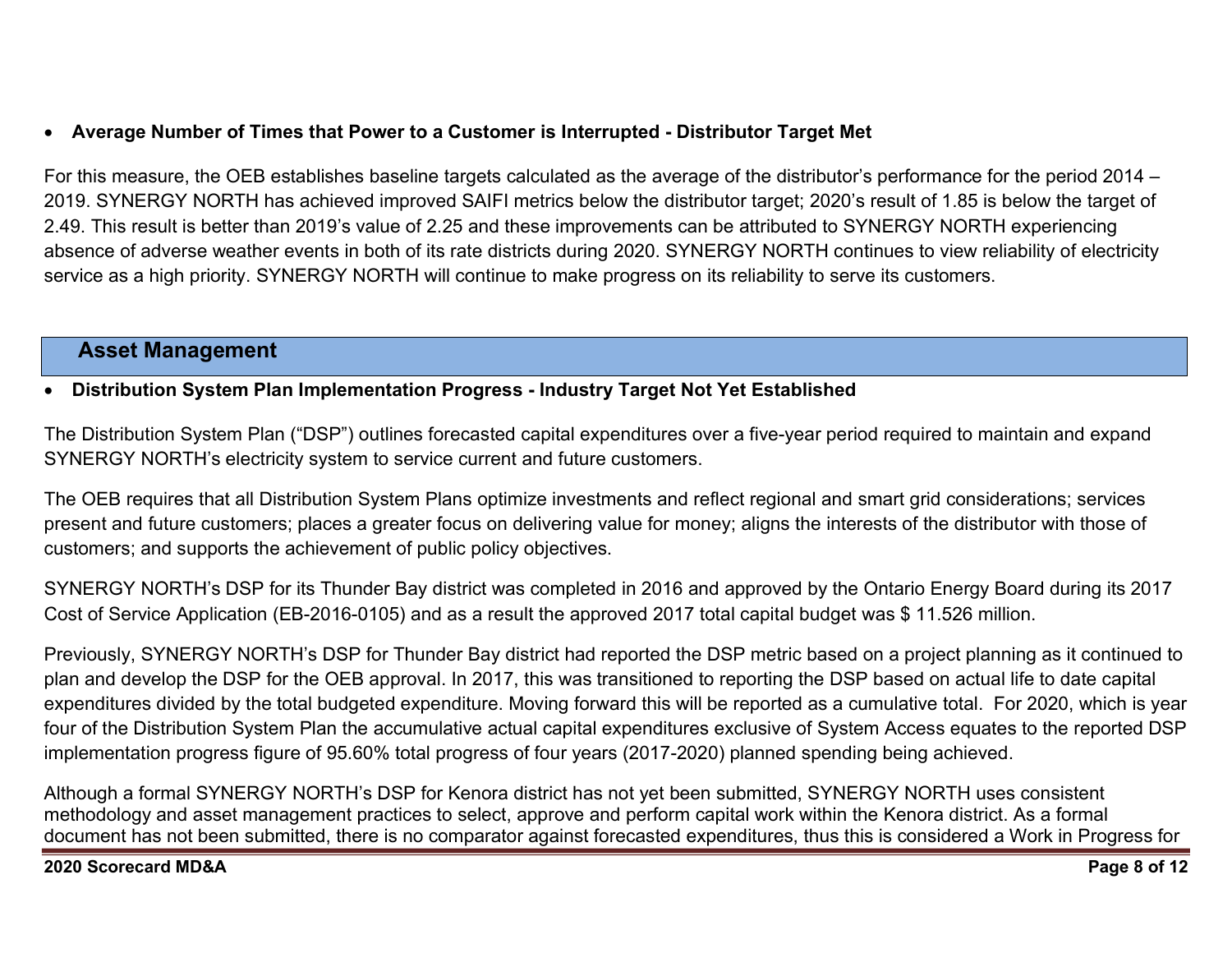the Kenora district. SYNERGY NORTH intends to file a consolidated DSP for approval by the Ontario Energy Board during its next Cost of Service Application.

# Cost Control

## Efficiency Assessment

Total costs for all electricity distribution companies are evaluated based on econometric modeling by the Pacific Economics Group LLC ("PEG") on behalf of the Ontario Energy Board to produce an efficiency ranking. A "predicted cost" is calculated by the model and the magnitude of the difference between distributor's actual and predicted costs governs the assignment of a distributor into one of five groups.

2020 results were released on August 27<sup>th, 2021,</sup> and as the second reporting year as a merged utility with merged statistics and financial OEB reporting data; SYNERGY NORTH was placed in Group 3, which is defined as having actual costs in excess of +/- 10 to 25 percent of predicted costs and receiving a stretch factor of 0.30%.

As per the OEB Consultant's PEG formula, SYNERGY NORTH's decrease in Operating Maintenance and Administrative Costs was (5.34%) and Capital Costs was decreased by (4.60%). Total Cost has decreased by (4.93%) which is compiled with 3 years' worth of merged data. The Total Cost input variables are entered into an industry wide calculation to output benchmarking results. Actual cost over predicted cost is averaged over the last 3 years results to receive an assignment into one of the five groupings.

Group 3 is considered industry average efficiency ranking and in 2020, 27 out of the 59 reported electricity distribution companies fell into this grouping with SYNERGY NORTH. In other words, SYNERGY NORTH's costs are considered average the original prediction cost range for distributors in the Province of Ontario although merged SYNERGY NORTH is remaining consistent within its board approved capital expenditures. SYNERGY NORTH continues to diligently manage expenditures to ensure efficiencies will be achieved such that the best group ranking will be achieved.

## Total Cost per Customer

An evaluation by the Pacific Economics Group LLC ("PEG") on behalf of the Ontario Energy Board produces a cost per customer metric. This measure is the sum of total OEB Consultant's PEG model calculated capital and operating costs divided by the total number of customers that SYNERGY NORTH services.

Total costs include annual operating and capital costs. Operating costs are the costs associated with the maintenance, operation, billing and collection, and administrative and general expense of SYNERGY NORTH's distribution assets. Capital costs include enhancements,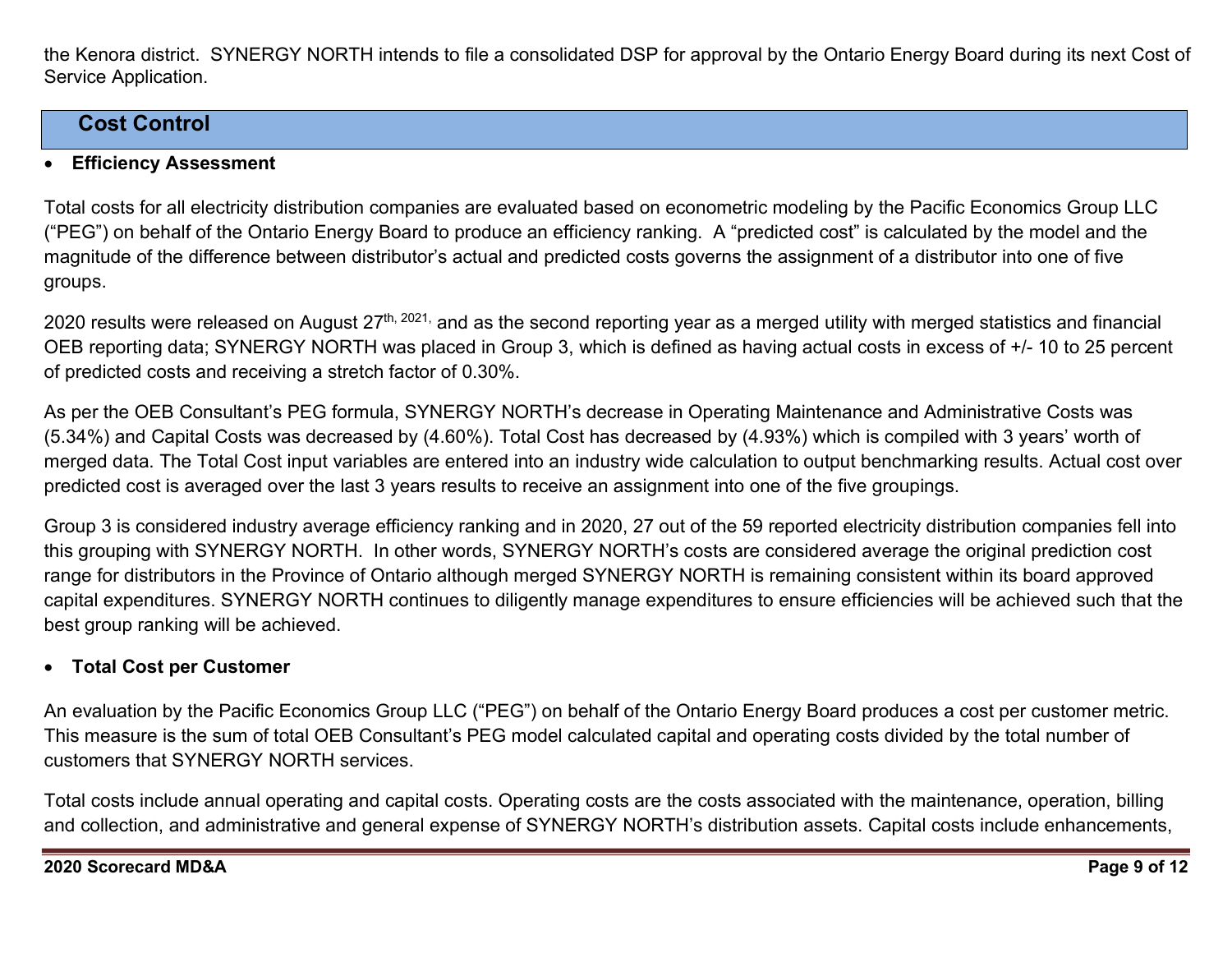betterments and replacement of capital assets that are required each year to maintain a safe and reliable network. Capital costs fluctuate depending on the need to replace existing capital assets and additional infrastructure to support growth and develop.

The change in costs is consistent with ongoing operating activities and distribution system plan to replace, refurbish and modernize the utility's aged distribution system and to connect new customers. SYNERGY NORTH's cost performance result for 2020 has decreased from \$675 per customer in 2019 to \$641 per customer in 2020.

SYNERGY NORTH is dedicated to searching for cost efficiencies in order to operate and maintain a reliable distribution system with the objective of minimizing impacts to customers.

## Total Cost per Km of Line

An evaluation by the Pacific Economics Group LLC ("PEG") on behalf of the Ontario Energy Board produces a cost per kilometer of line metric. This measure sums the total capital and operating costs and divides the cost figure by the kilometers of line that SYNERGY NORTH operates to serve our customers.

Total costs include annual operating and capital costs. Operating costs are the costs associated with the maintenance, operation, billing and collection, and administrative and general expense of SYNERGY NORTH's distribution assets. Capital costs include enhancements, betterments and replacement of capital assets that are required each year to maintain a safe and reliable network. Capital costs fluctuate depending on the need to replace existing capital assets and additional infrastructure to support growth and develop.

SYNERGY NORTH's total cost per km of line in 2020 of \$28,793 decreased compared to 2019 of \$30,199 by \$1,406.

SYNERGY NORTH is dedicated to searching for cost efficiencies in order to operate and maintain a reliable distribution system with the objective of minimizing the impacts to customers.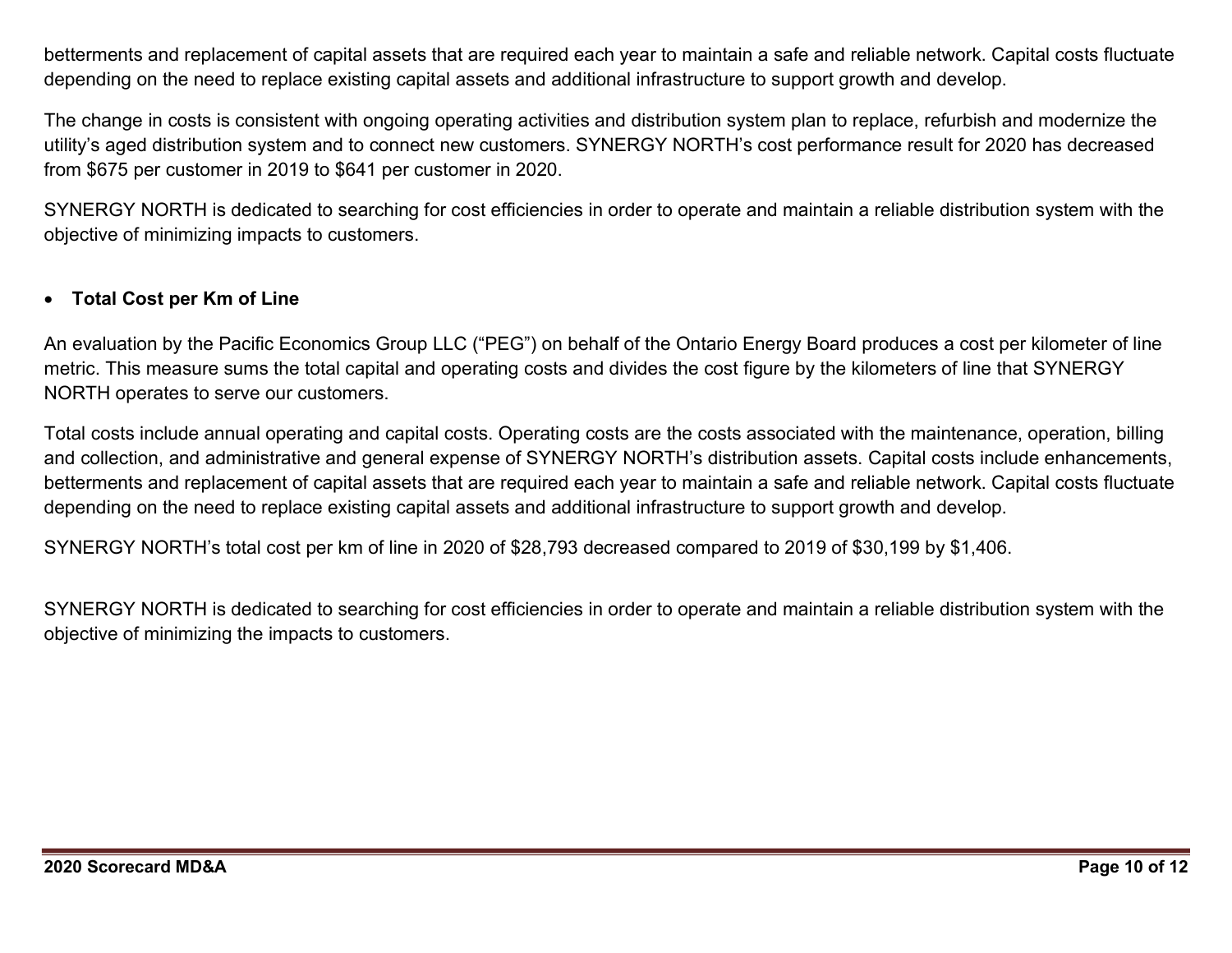# Financial Ratios

## Liquidity: Current Ratio (Current Assets/Current Liabilities)

The current ratio is a common way of measuring the financial health of a company. Current Ratio measures whether a firm has enough resources (assets) on hand to pay its debts over the next 12 months. A current ratio that is greater than 1 means good short-term financial strength, as it indicates that short term debts and financial obligations can be met, and that the organization is in good financial health.

At 1.99, SYNERGY NORTH maintains a strong liquidity ratio. This ratio has been relatively consistent over the period 2016 – 2020 and is stronger as a merged entity.

SYNERGY NORTH's target is to maintain a current ratio of greater than 1.1 to 1.

## Leverage: Total Debt (includes short-term and long-term debt) to Equity Ratio

The OEB uses a deemed capital structure of 60% debt, 40% equity for electricity distributors when establishing rates. This deemed capital mix is equal to a debt to equity ratio of 1.5 (60/40).

SYNERGY NORTH's debt to equity ratio of 0.79 is less than 1.5 and indicates that the organization is less levered than the deemed capital structure.

## Profitability: Regulatory Return on Equity – Deemed (included in rates)

The profitability measure is defined as the approved return on equity that is embedded in SYNERGY NORTH's distribution rates. This measure assesses whether distributors are earning a fair return on their investment. SYNERGY NORTH's current approved return on equity is 8.85%, which was awarded in the 2017 Cost of Service Rate Application for Thunder Bay District, and 2013 for the Kenora District and merged through financial ratio calculations.